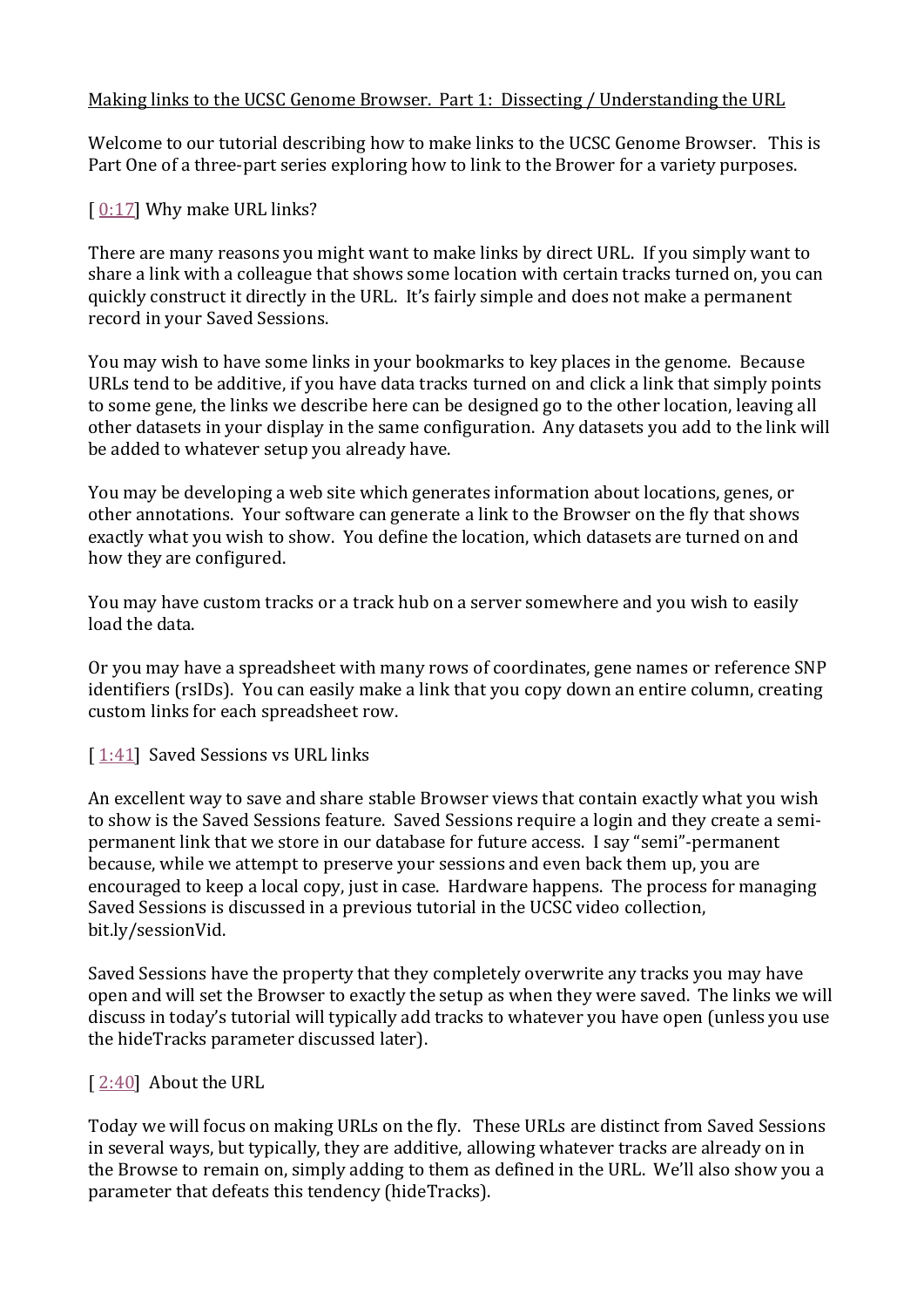# $\left[ \frac{3:02}{ } \right]$  The hgsid cookie

We will start by going to the Browser at the default location. "Reset All User Settings" in the top bluebar sets us at the hg38 human genome assembly. We will use hg38, but most of what we will see is applicable to any genome assembly. The [ go ] button will take us into the graphical viewer.

One of the first things you will want to know is, you cannot simply copy an existing URL and send it to someone. The URL contains a string of characters that refers to a cookie in the UCSC system. That's how the Browser knows how to get back to your location when you come back. If you close the Browser and come back in a few days, we look up your settings based on the cookie saved on your machine and return to your *last* position and settings.

If you send someone a link with the hgsid (session identifier) cookie in it, the link will continue to follow you around, resetting every time you do anything on the Browser. When a link with an hgsid is clicked at a later time, your most recent view in the Browser will show up, *not* the place you think you saved and shared.

Let's demonstrate that. First, let's simplify the screen, by hiding all the data tracks, then turn on the GENCODE Genes track. We have the ACE2 receptor gene in the window. The product of this gene happens to be bound by the coronavirus spike protein during infection by SARS-CoV-2 virus. And we'll turn on the SNPs track and set it to pack.

Watch this: I'll take the URL and copy it to a text page to preserve it. Perhaps I want to share this view with someone and I emailed her this link. I want her to see exactly this view: The genes track and these SNPs on the ACE2 gene.

Then I get busy looking at other genes, IL2, maybe and other data, and I turn on the CRISPR Guides and Conservation tracks and the new ENCODE cis-regulatory elements track. I turn off the SNPs. My colleague clicks the link I sent her. I'll switch from Firefox to Chrome to simulate another person. We both expect that she'll see the ACE2 receptor and the SNPs in the window. No such luck. She's looking at ACE2, all right, because the position is encoded in the URL, but the tracks are all wrong. She'll see the tracks that match the cookie – which records what I did *after* saving and sending the link, *not* what I wanted to share. The cookie is tracking what I'm doing. The SNPs are gone.

### [ [5:52\]](https://www.youtube.com/watch?v=p6TPvHDmpJk&feature=youtu.be&list=UUQnUJepyNOw0p8s2otX4RYQ&t=352s) Hacking the URL

Let's dissect the URL we saved and use that information to build a URL that will do what we want.

### http://genome.ucsc.edu/cgi-

bin/hgTracks?db=hg38&lastVirtModeType=default&lastVirtModeExtraState=&virtModeType =default&virtMode=0&nonVirtPosition=&position=chrX%3A15560138%2D15602945&hgsid =847166315\_zfBBKPvZgFzFExwFynP3z3D9

We'll pull it apart into its key-value pairs. Each is separated from the others by an ampersand.

Starting from the end, we'll dissect it in pieces. The session ID we'll want to throw away, as we just discussed.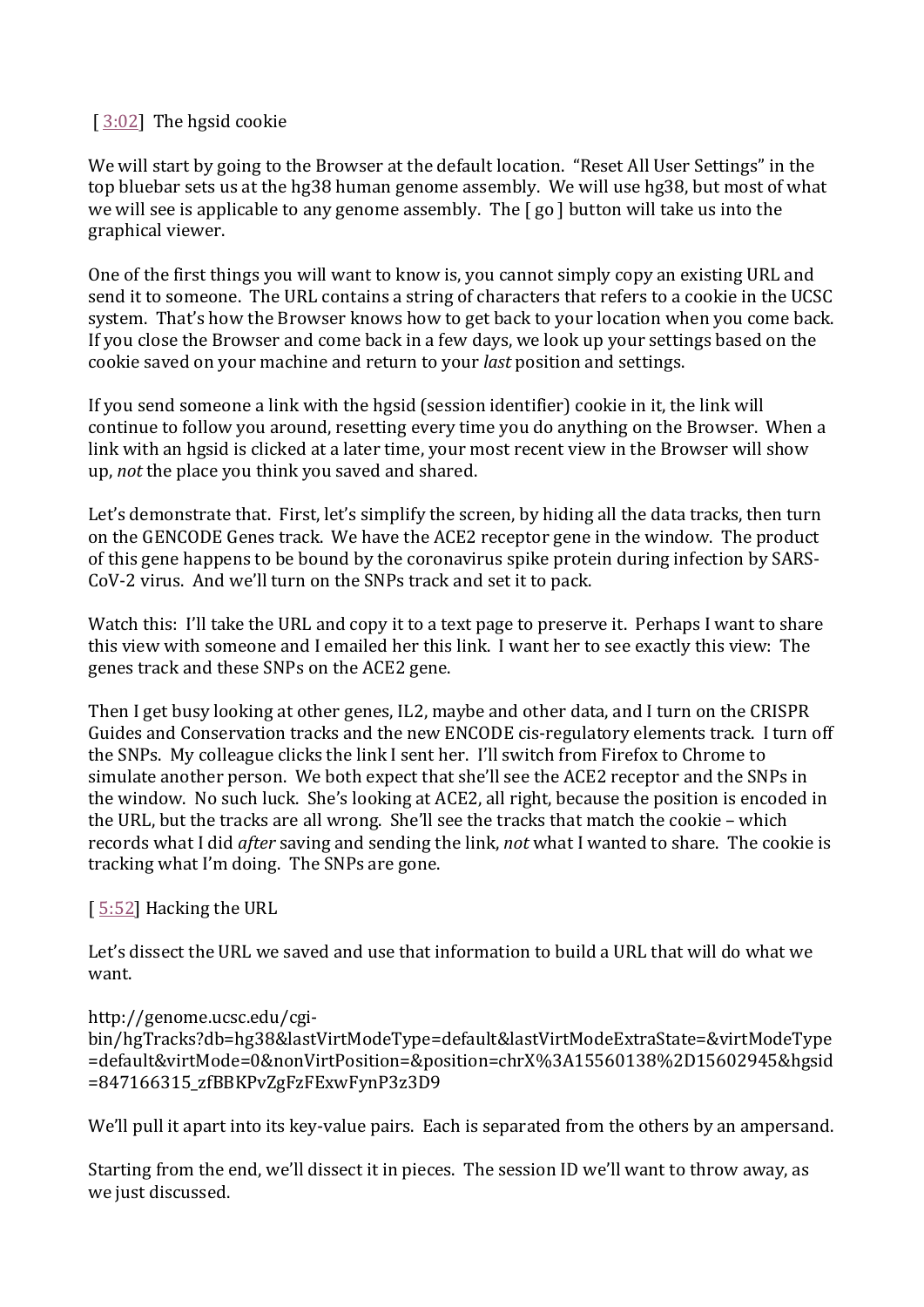&hgsid=847166315\_zfBBKPvZgFzFExwFynP3z3D9

The position parameter is next:

&position=chrX%3A15560138%2D15602945

This is simply an encoded form of <chrom> colon <chromStart> hyphen <chromEnd>. You can use the actual, more intuitive colon and hyphen when you make your own URL instead of the encoded versions. For example, what you see here:

&position=chrX:15560138-15602945

where

 %3A is replaced by a colon %2D is replaced by a hyphen

There are other ways to define position that we'll get into presently, but you can always define a location by genomic coordinates.

The next set of parameters in the URL:

&lastVirtModeType=default&lastVirtModeExtraState=&virtModeType=default&virtMode=0& nonVirtPosition=

all have " VIRT" in the name. These settings are not relevant to the current discussion. They relate to virtual chromosomes created by Multi-Region Mode, which is the topic of a threepart series of videos in the Browser collection.

Finally, the first parameter after the question mark:

db=hg38

defines the genome database we are using, human hg38.

The base URL:

[http://genome.ucsc.edu/cgi-bin/hgTracks?](http://genome.ucsc.edu/cgi-bin/hgTracks)

identifies the main Browser graphic. Everything discussed here also applies to making links to our genome-euro and genome-asia mirrors. Simply add the hyphen and locality name after the word "genome." The question mark at the end of the base URL defines the beginning of the key-value pairs. You can think of them as the variables and their settings.

Let's build a URL from the bottom up. We'll start by building a URL that turns off all tracks by adding

hideTracks=1

to the base URL and database name, giving us: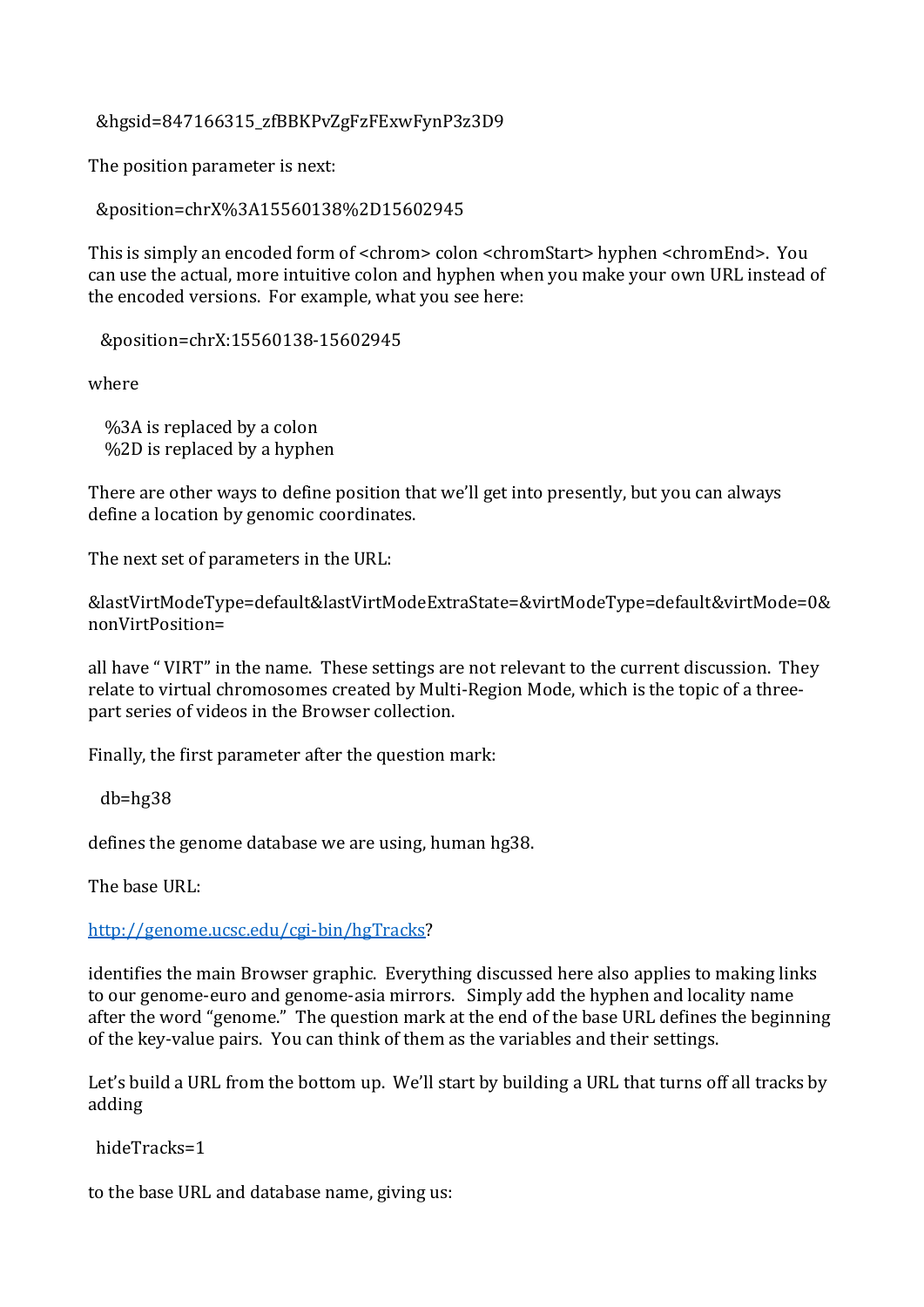## [http://genome.ucsc.edu/cgi-bin/hgTracks?hideTracks=1&](http://genome.ucsc.edu/cgi-bin/hgTracks?hideTracks=1)db=hg38

When we use this in a web browser, nothing is showing but the Base Position/coordinate track. All data tracks are off.

[ $8:30$ ] Building a URL: Identifying track names

Let's add back the GENCODE Genes track and in the process learn how to identify the tablename for any track. One way to get the tablename is to mouse over the label in the track controls and look for the variable "g." You see that the tablename for the GENCODE Genes track (which is called UCSC Genes in hg19) is "knownGene."

We can set

&knownGene=pack

to load the track. With no "position=" parameter, the track opens at whatever position we were at before. Note that all of the parameters are case-sensitive. Table names are often several words strung together using interCapping, more commonly called camelCase, where everything is lower case except the first letter of internal words.

We can make the same URL for hg19. On hg19, the knownGene table opens the UCSC Genes track.

<http://genome.ucsc.edu/cgi-bin/hgTracks?db=hg19&hideTracks=1&knownGene=pack>

Here we have substituted hg19 in where hg38 was before. This particular, bare-bones link can be very useful if you make this a link on your browser toolbar.

[ $9:43$ ] Toolbar link – Turn off all but genes track

Here I have made a toolbar link, labeled "genesOnly" that will turn off all tracks except the track specified by the table, knownGene. Leaving out the database designation will make the link work for any assembly you happen to be viewing if it has the table, knownGene.

<http://genome.ucsc.edu/cgi-bin/hgTracks?hideTracks=1&knownGene=pack>

For hg38, this will turn on GENCODE Genes at your current location; for hg19, it will be UCSC Genes. It will also work in mouse.

Watch as we move to the gene NF1, turn on all the default tracks using the button below the Browser graphic, then use the link. See? Gene track only. There is nothing to stop you from adding your favorite tracks to such a link so those tracks will come on as well when you click the link. We'll see in a moment more about to control the display of any track you wish to see.

[\[10:49\]](https://www.youtube.com/watch?v=p6TPvHDmpJk&feature=youtu.be&list=UUQnUJepyNOw0p8s2otX4RYQ&t=649s) Adding in tracks of choice

Let's add the OMIM Alleles track from the Phenotype and Literature group, using tablename "omimAvSnp." We can set a track to any visibility level in the dropdown menu. We'll use "pack."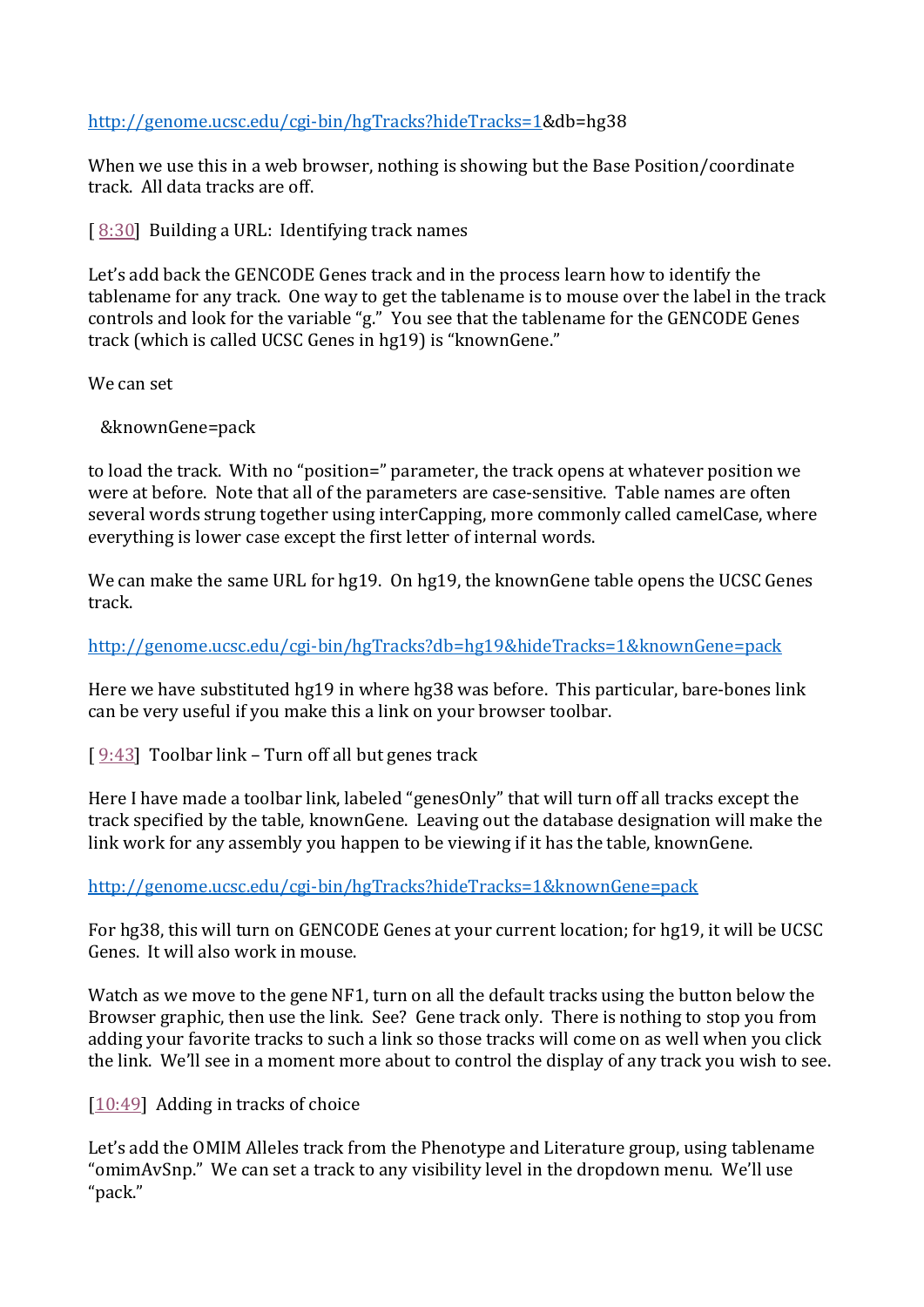&omimAvSnp=pack

and return to hg38. This gives us the URL as shown here:

http://genome.ucsc.edu/cgi-bin/hgTracks?db=hg38&hideTracks =1&knownGene=pack&omimAvSnp=pack

There we are: Two tracks are turned on (albeit there are no data in the OMIM Alleles track at the ACE2 gene). Anyone clicking such a link would have those tracks turned on at whatever location they were using last time they had the Browser open. To demonstrate, let's go to the Saved Session:

[http://genome.ucsc.edu/s/videoDemo1/hg38\\_links1](http://genome.ucsc.edu/s/videoDemo1/hg38_links1)

You can see the Common SNPs and ClinVar tracks turned on. We're now at the EGFR gene, as was saved in that session.

Now let's reload the link that turns on the OMIM Alleles.

http://genome.ucsc.edu/cgi-bin/hgTracks?db=hg38&hideTracks =1&knownGene=pack&omimAvSnp=pack

SNPs and ClinVar are now off because of the "hideTracks" parameter; only the genes and OMIM Alleles are on.

Let's redo it without the "hideTracks" parameter. Load the session again:

[http://genome.ucsc.edu/s/videoDemo1/hg38\\_links1](http://genome.ucsc.edu/s/videoDemo1/hg38_links1)

and go to a different gene, park7. Now we'll load that earlier URL, removing the "hideTracks" parameter.

<http://genome.ucsc.edu/cgi-bin/hgTracks?db=hg38&omimAvSnp=pack>

The result is to add the OMIM Alleles track, but without removing the existing SNPs and ClinVar tracks.

[\[12:43\]](https://www.youtube.com/watch?v=p6TPvHDmpJk&feature=youtu.be&list=UUQnUJepyNOw0p8s2otX4RYQ&t=763s) Links with gene names, not coordinates

Now let's add a parameter to jump to the gene by name, so you don't have to determine the coordinates. Another nice thing about this feature is, you can make two URLs that are identical except for the database parameter, "db," and can go to your gene in either genome assembly without having to know anything about the mapping of coordinates from one assembly to the other.

You can find the syntax for this command, as well as many other useful parameters and their values on the FAQ page for links:

http://genome.ucsc.edu/FAQ/FAQlink.html#gene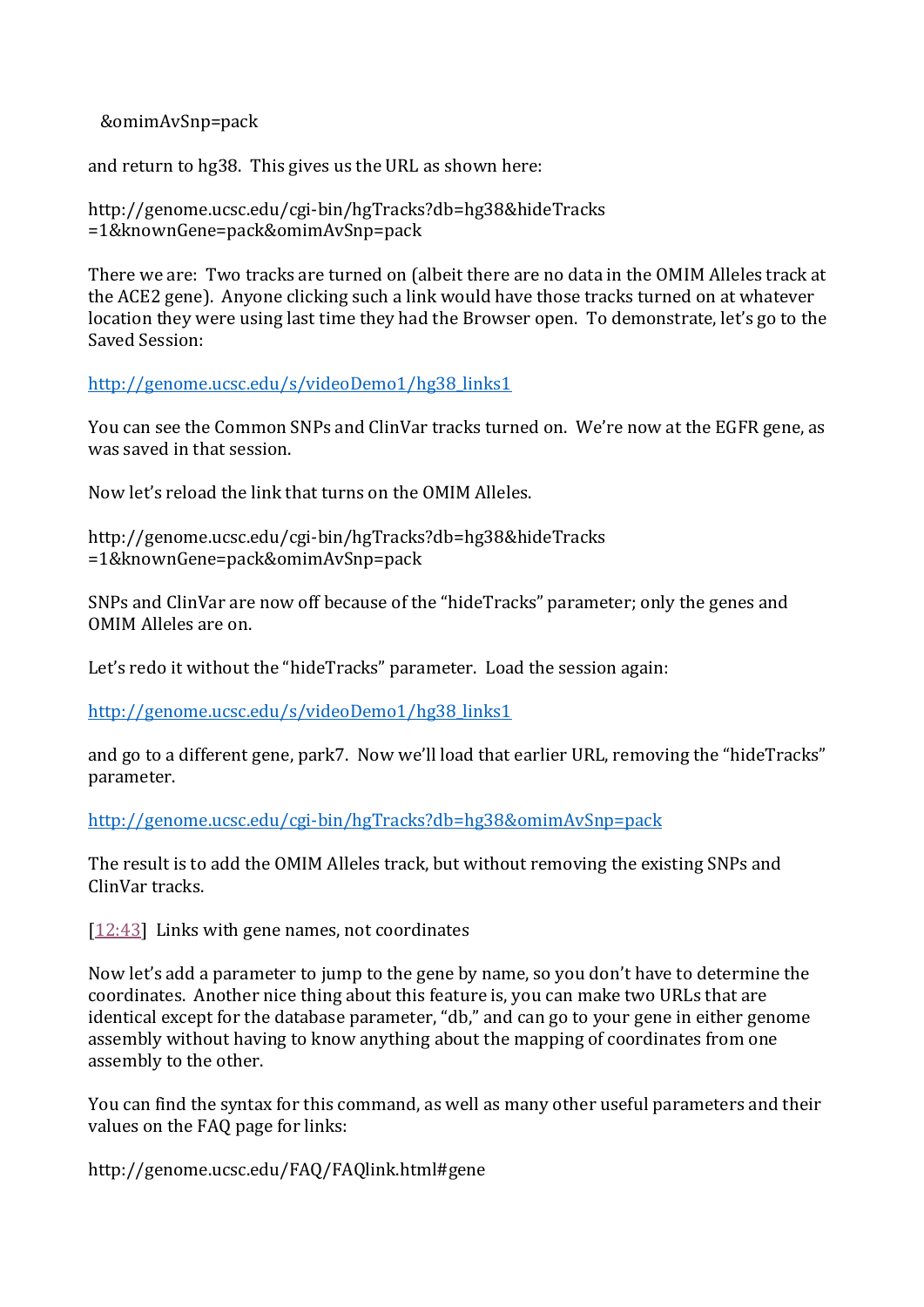## We will add

```
 &singleSearch=knownCanonical&position=SOS1
```
to get us to the SOS1 gene.

Note that the knownCanonical table is where we store the "best" isoform for each individual gene locus. Using singleSearch on the knownGene table instead of knownCanonical would lead to an intervening disambiguation page, because knownGene has an entry for each isoform and you would need to choose which one to visit, whereas knownCanonical has a single entry per gene that leads directly to the Browser.

That results in this link which hides everything but GENCODE Genes and OMIM Alleles and goes to SOS1:

http://genome.ucsc.edu/cgi-bin/hgTracks?db=hg38&hideTracks =1&knownGene=pack&omimAvSnp=pack &singleSearch=knownCanonical&position=SOS1

[\[14:11\]](https://www.youtube.com/watch?v=p6TPvHDmpJk&feature=youtu.be&list=UUQnUJepyNOw0p8s2otX4RYQ&t=851s) Other identifiers

Many identifiers can be used with the position parameter directly. If the format of an identifier is unique to a track, such as the OMIM Allele identifier, you can set the position to it directly, without the singleSearch parameter, such as

&position=131550.0007

If hideTracks is turned on, you should name the table because tracks will be turned off even though you arrive at the correct location.

```
http://genome.ucsc.edu/cgi-bin/hgTracks?db=hg38&knownGene=pack
&position=131550.0007
```
The mouseover shows you what this is: Glycine to Aspartate at amino acid 428, causing "inflammatory skin and bowel disease, neonatal."

Note that the searched-for item name is highlighted, and has 50 bases of padding on either side.

[15:06] Links with SNP rsIDs

Let's pick up an rsID from dbSnp and use that for navigation in a link. "rs" is "reference SNP," though these days it is more fashionable to call them SNVs rather than SNPs, as the word "Polymorphism" has implications (specifically, that minor allele frequency is above 1%) that do not apply to most of the variants in the database. But "sniv" is difficult to pronounce and many people use "snip" synonymously. The most recent release, snp153, is a composite track, a more complicated situation, which we will discuss in a later video in this series. We'll turn on the Common SNP 151 track, though in an exon of an important gene, we would not expect to find many Common SNPs.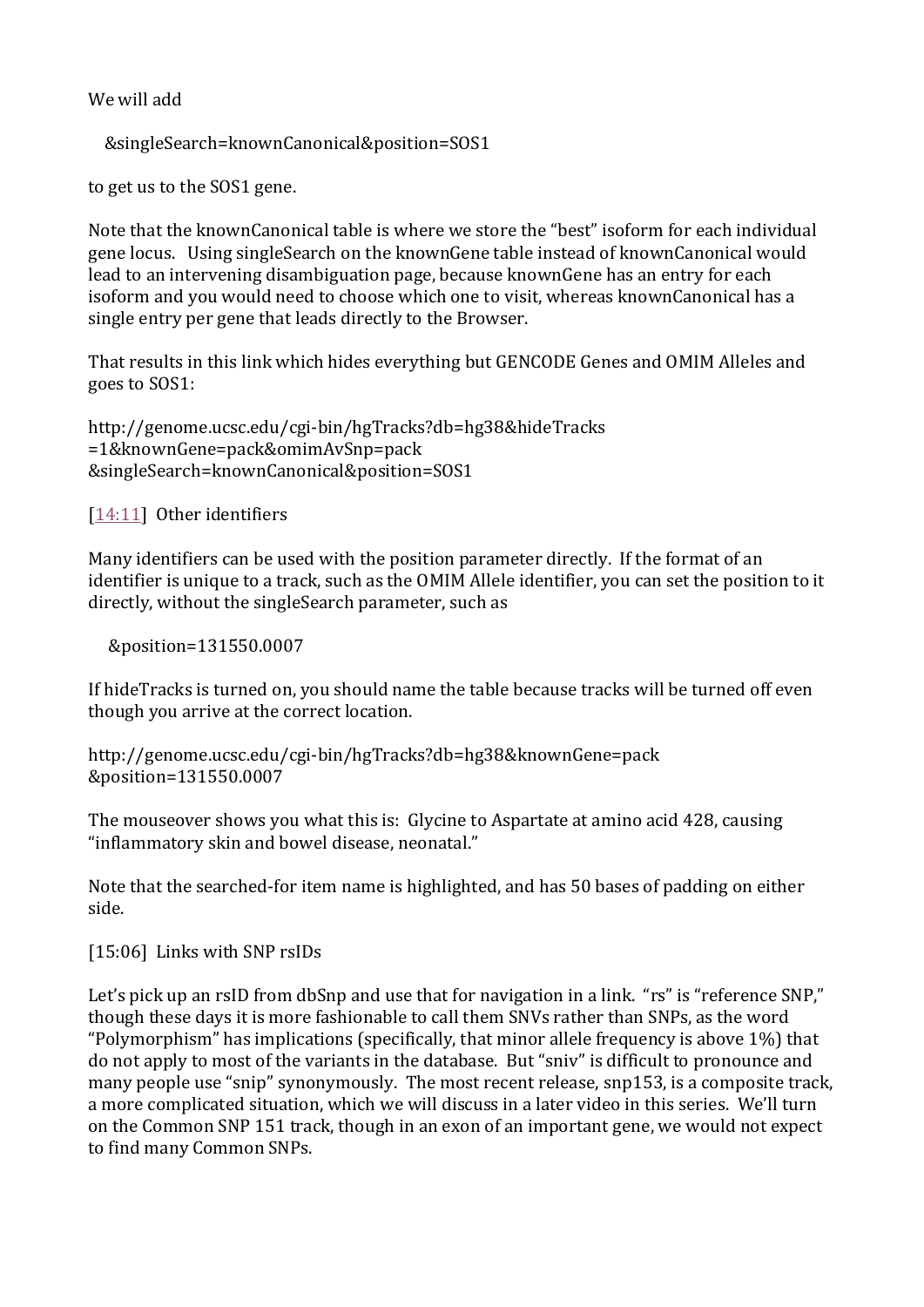As expected, we find no Common SNPs in this window, so let's zoom out by 100x. There is one SNP over here that is red, meaning that there is an amino acid change, so let's click into that one to copy the rsID. While we're here, you can see the change: We have a G to A transition, with A having a minor-allele frequency of 29%. The variant leads to an arginine to lysine change. That's at least a conservative change of one positively charged residue to another, perhaps explaining why it can be so common in the population.

Let's copy the rsID, rs2227983. The low rsID is consistent with the allele frequency – Common SNPs are more likely to have been found in the early days of sequencing and have lower numbers. Now we can add the SNP to a URL as the value for the position variable and go there.

http://genome.ucsc.edu/cgibin/hgTracks?db=hg38&knownGene=pack&position=rs2227983

We can also just add "&position= <rsID>" to the existing URL. Let's try that.

We'll have to choose which track to turn on, as this SNP appears in many tracks. The higher the dbSNP release number, the more recent the data release. The Common SNPs are a subset of the All SNPs dataset. Let's select the release 151 All SNPs track by choosing: "Simple Nucleotide Polymorphisms (dbSNP 151)"

You can see that the SNP we included in the URL is marked in reverse video with 250 bases of padding on either side. The SNP now appears in two tracks: Common SNPs, which was already turned on, and All SNPs, the one we clicked. And it is highlighted, though very faintly. The highlighting is easier to see when we zoom in.

You can get around the disambiguation page if you use singleSearch, which we saw earlier in the context of searching for genes. Specify the search table as snp151 and the position using an rsID, so we have:

&singleSearch=snp151&position= rs2227983

http://genome.ucsc.edu/cgi-bin/hgTracks?db=hg38 &knownGene=pack&singleSearch=snp151&position= rs2227983

Let's turn off the snp151 track and use the URL to confirm that it will turn back on. We see that it does. If you use hideTracks=1 in your URL, then you must also turn on the snp151 track explicitly if you are using singleSearch. Otherwise, you will go to the correct location, but the track will be hidden.

This concludes Part One of the three-part series of videos showing how to make links to the UCSC Genome Browser. Part Two will show how to navigate to specific locations within genes without knowing their genomic coordinates, how to set highlights and how to use some other useful features of making customized links to the Browser.

In Part Three, we will discuss how to load composite tracks, how to find obscure configuration parameters, how to access your remotely-hosted custom tracks and track hubs and how to make useful links in your spreadsheets.